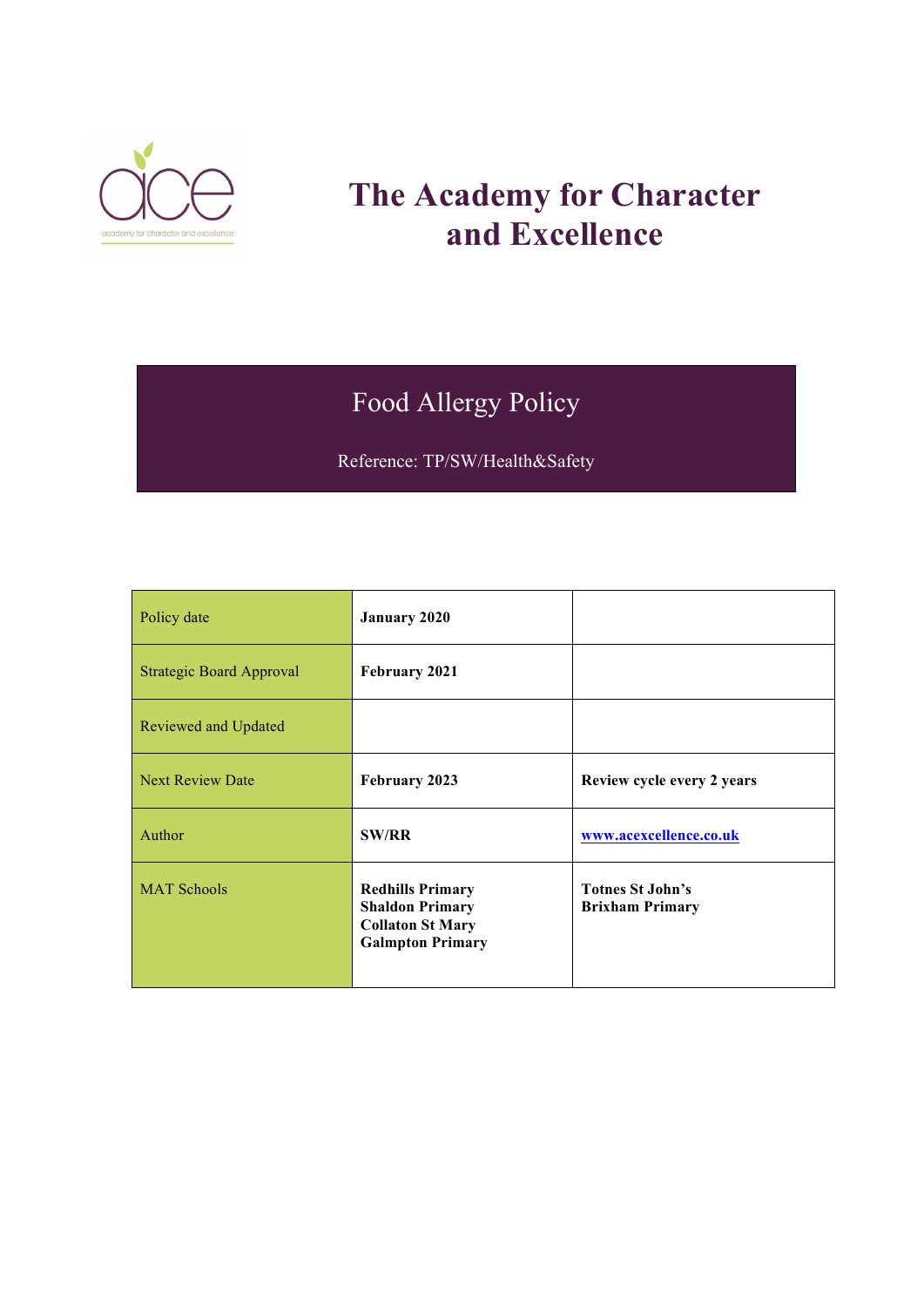### Who should use this policy?

This policy will apply to all staff, pupils, parents, volunteers, in-house and external catering teams within any school within the Academy for Character and Excellence.

This policy will be reviewed every two years unless significant legislative changes occur before the review date.

# Contents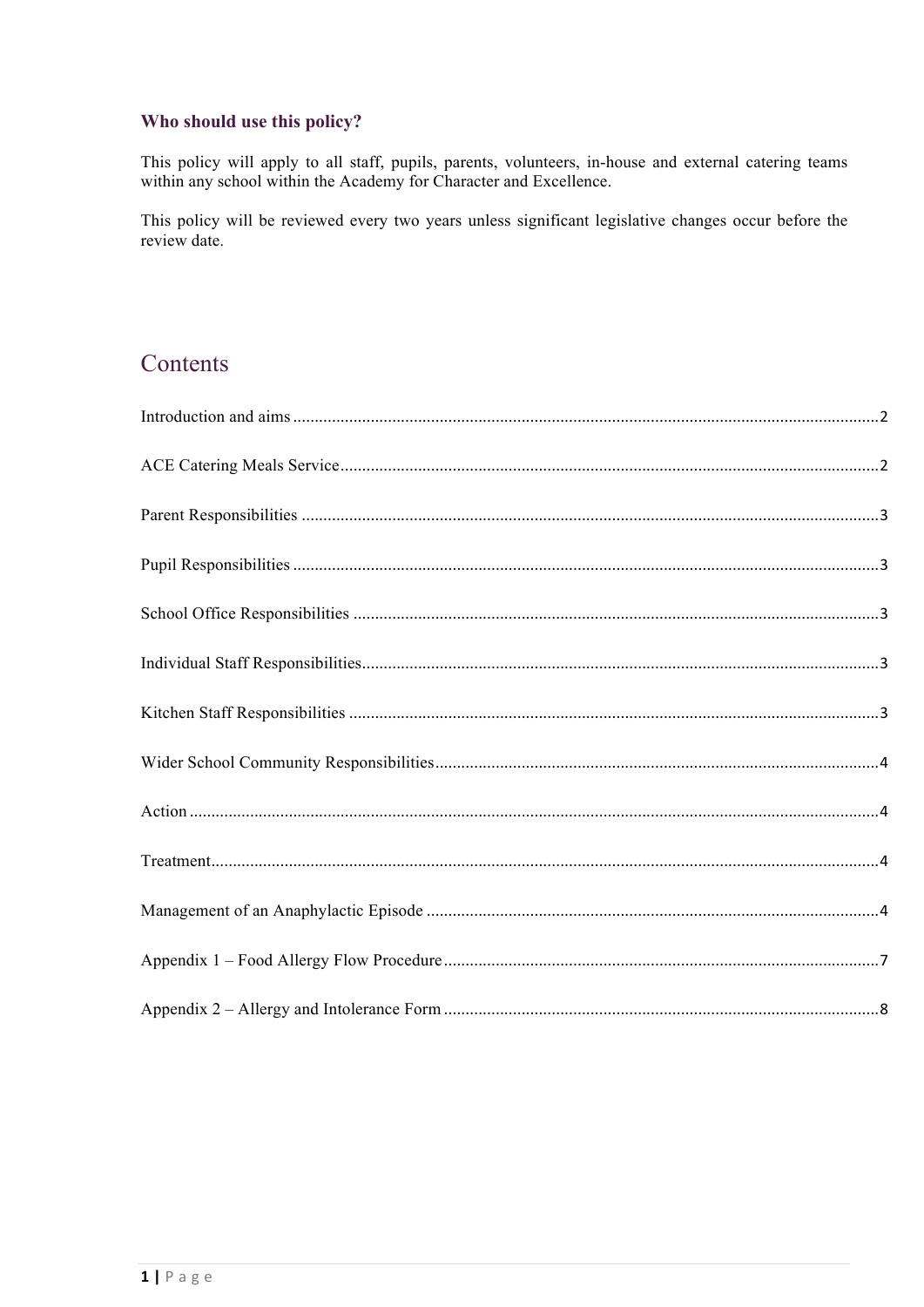### <span id="page-2-0"></span>**Introduction and aims**

This policy is concerned with a whole Trust approach to the health care and management of those members of the school community suffering from specific allergies and should be read in conjunction with the Medication policy and Supporting Children with Medical Needs policy.

The Trust is aware that staff and children who attend may suffer from food, bee/wasp sting, animal or nut allergies and believe that all allergies should be taken seriously and dealt with in a professional and appropriate way.

[school name] Primary School does not guarantee a completely allergen free environment, rather seeks to minimise the risk of exposure, encourage self-responsibility and plan for effective response to possible emergencies.

We are an allergy aware Trust and as such we take the necessary steps to minimize risk.

#### **Aims:**

- To reduce the likelihood of a pupil with a known food allergy displaying a severe reaction to a specific food whilst in school.
- To foster an understanding of and sense of responsibility for the specific needs of the individual members of the school community
- To create an awareness of the action to take should someone with a severe food allergy display its symptoms.

#### **Objective:**

The Trust is committed to pupil safety and therefore has created this policy to reduce the risk of children having allergy related events whilst in our care and ensure that all pupils can engage fully in daily school life to create a safe and inclusive environment. This policy outlines the responsibilities expected of those within the school community including actions to be taken in an emergency.

#### <span id="page-2-1"></span>**ACE Catering Meals Service**

ACE Catering Meals Service has due diligence responsibilities surrounding the safeguarding of pupils with allergies which includes awareness of cross contamination in the delivery, preparation, cooking, serving, cleaning & storage of foods.

ACE Catering recognises that although most food intolerances produce symptoms that are uncomfortable, some people can suffer a severe food allergy with more serious consequences and in some instances they may even be life threatening.

We do NOT use nuts or nut oils in the preparation of our food in the school kitchen or use products that specifically list nut or peanut products on the ingredient list of a food label. **We cannot guarantee however that products with nuts will never be present as some labels state that they may be produced in a factory where nuts have been present.**

We are aware of our Legal responsibilities to display allergen signage which we do at point of ordering, point of sale, via the website and on our menus. We are also aware of the need for an up to date allergen management folder highlighting safe methods and procedures with completed menu cycle matrix for each dish prepared.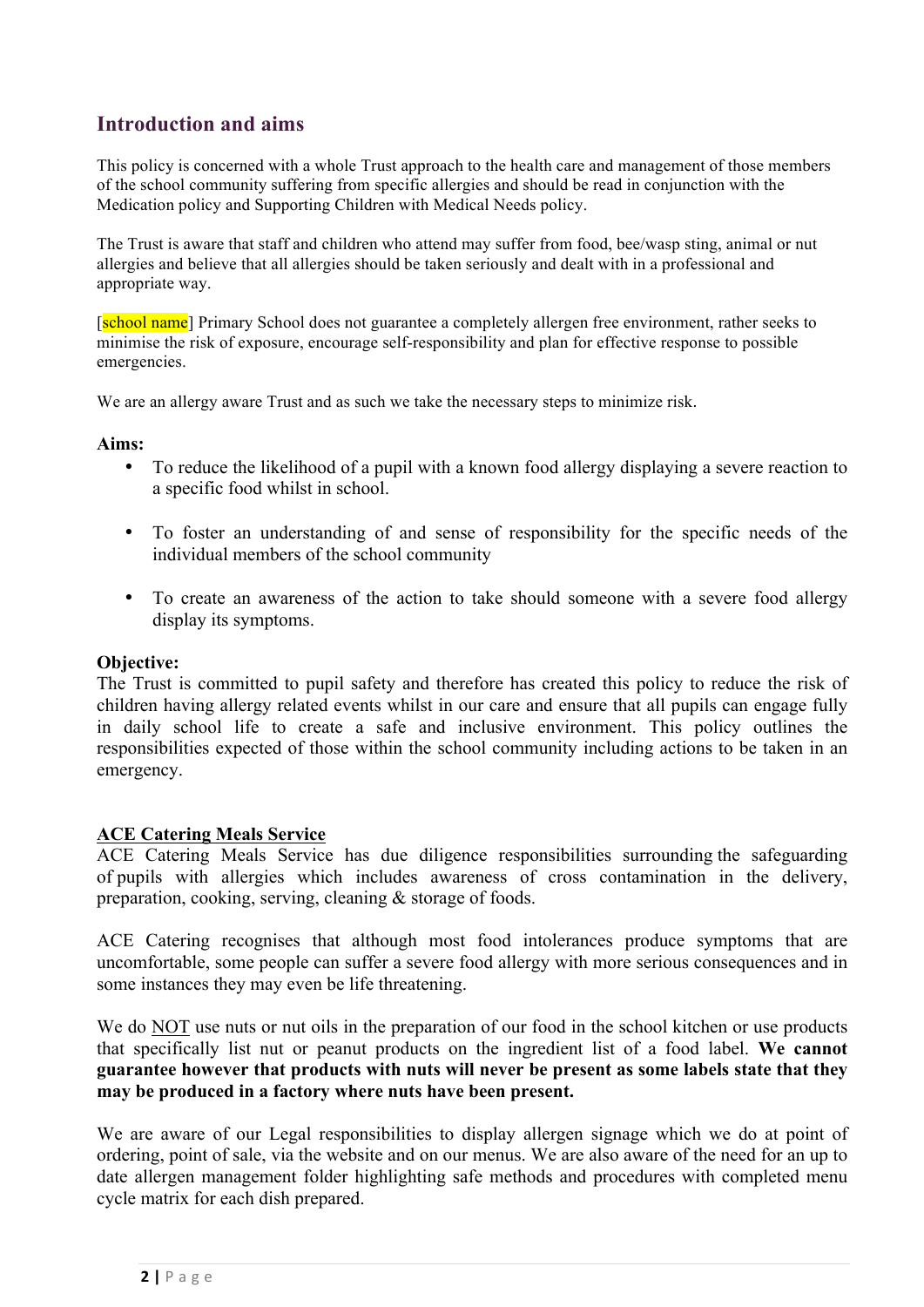Our kitchen Cypad tablet displays clearly allergies recorded through our due diligence process as laid out in the allergy flow (Appendix 1)

#### <span id="page-3-0"></span>**Parent Responsibilities**

- 1. On entry to the School, parents should inform the school office of any history of allergy, highlighting previous severe allergic reactions, and any history of anaphylaxis.
- 2. Parents should collect an Allergy and Intolerance form (Appendix 2) from the school office for completion and returned with supporting evidence.
- 3. Parents are responsible for ensuring any required medication is on the school site. Epipens or other adrenalin injectors, inhalers and any specific antihistamine is supplied, in date and replaced as necessary.
- 4. Where food allergy is a major concern, the school office will arrange for the parent to meet with the Kitchen Manager and Trust Catering Lead to make a plan to reduce potential exposure, offer reassurance and discuss safe substitutes.
- 5. Parents are requested to keep the office up to date with any changes in allergy management with regards to clinic summaries or re-testing and new food challenges.

#### <span id="page-3-1"></span>**Pupil Responsibilities**

- 1. Pupils of any age must be familiar with what their allergies are and the symptoms they may have that would indicate a reaction is happening.
- 2. We encourage pupils to take responsibility for their allergy, ask questions and speak openly about it to help reduce stigma and anxiety.

#### <span id="page-3-2"></span>**School Office Responsibilities**

- 1. Once aware of an allergy the school office should ensure the parent and pupil complete an allergy and tolerance form and that sufficient emergency supplies are kept on site.
- 2. A meeting should take place between the class teacher, parents and pupil, preferable prior to entry to the School, so they can discuss the plan and the individual pupil needs in school. The Trust Catering Lead should also be involved if the allergy is a food allergy.
- **3.** The decision on where spare inhalers are kept are site specific and as such each school should refer to their medication policy for further information.

### <span id="page-3-3"></span>**Individual Staff Responsibilities**

- 1. All staff should engage in periodic training for Epipen, anaphylaxis emergency response and basic first aid.
- 2. Staff must be aware at all times of the pupils in their care (regular or cover classes) who have known allergies and must supervise any food-related activities with due caution.
- 3. All leaders of school trips must ensure they are competent to act in case of anaphylaxis prior to the trip departure and ensure they carry all relevant emergency supplies.
- 4. Pupils allergy information will be kept in a specific allergy file for all relevant members of staff to access when needed.
- 5. Electronic lists are kept up to date by the school office and distributed to the relevant people. The kitchen has a highlighted section on the Cypad tablet.

#### <span id="page-3-4"></span>**Kitchen Staff Responsibilities**

- **1.** All kitchen staff and Meal Time Assistants must attend, or complete on-line food allergy training.
- 2. Promotion of parental involvement to provide a menu highlighting safe substitutions.
- 3. To ensure all kitchen and dining staff are aware of the Emergency Action Plans.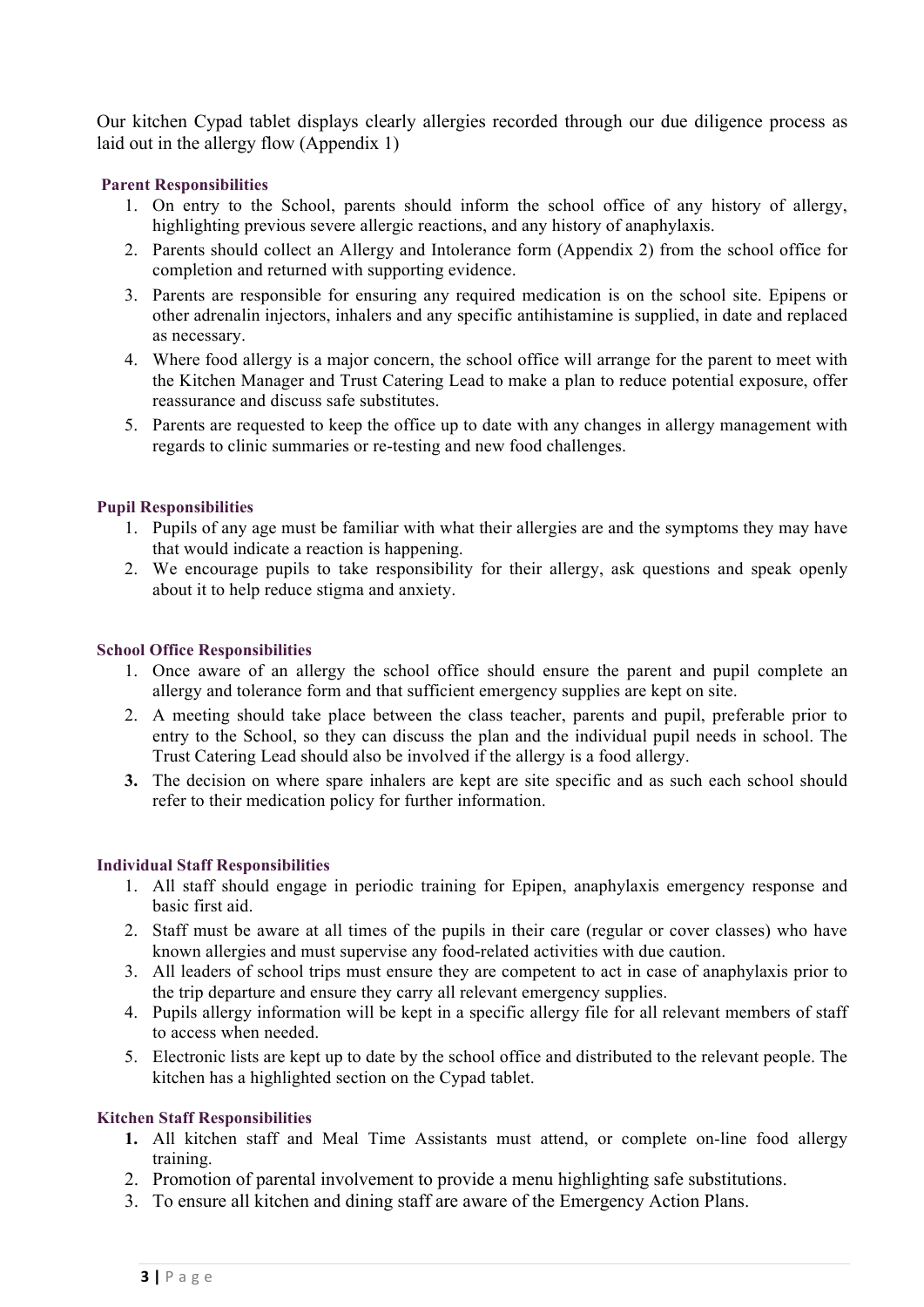- 4. All staff are to be aware of cross contamination in the delivery, preparation, cooking, serving, cleaning & storage of foods.
- 5. Training and refresher courses need to be signed in the Kitchen Training file.
- 6. In extreme cases where a pupil with multiple or unusual allergies, the school may require the parents to provide lunches and snacks to ensure pupils safety.

#### <span id="page-4-0"></span>**Wider School Community Responsibilities**

- 1. Although we try to ensure our school is a nut aware area we prefer that pupils and staff remain vigilant at all times. Our aim is to keep the school as a controlled allergy awareness zone.
- 2. The catering department is aware of all individual pupil allergies and provides clear labelling to all food served in the Dining Hall at all times.
- 3. Clear labelling applies to all food zones including the snack areas, salad bar, and class or PTFA cake sales.
- 4. Parents are respectfully encouraged not to bring whole nuts into school to reduce risk of cross contamination and to generally be allergy aware.

#### <span id="page-4-1"></span>**Action**

#### **Symptoms of mild allergic reactions**

- Rash
- Vomiting
- Abdominal cramps
- Localised tingling sensation
- Localised inflammation.
- Symptoms

#### <span id="page-4-2"></span>**Treatment**

- The priority should be removal of the allergen.
- Remove stings or environmental causes.
- Wash with water where appropriate.
- For ingested allergens, rinse mouth thoroughly with water and spit out.
- Never induce vomiting.
- Call the school first aider.
- Use of antihistamines via syrup or tablet is effective for mild reactions and is recommended as the first step in any reaction.

#### <span id="page-4-3"></span>**Management of an Anaphylactic Episode**

#### **Symptoms of severe allergic reaction**

- Swelling of the throat and mouth
- Difficulty in swallowing or speaking
- Difficulty in breathing due to severe asthma or throat swelling
- Hives anywhere on the body
- Generalised flushing of the skin
- Abdominal cramps, nausea and vomiting
- Sudden feeling of weakness, faintness caused by sudden drop in blood pressure
- Collapse and unconsciousness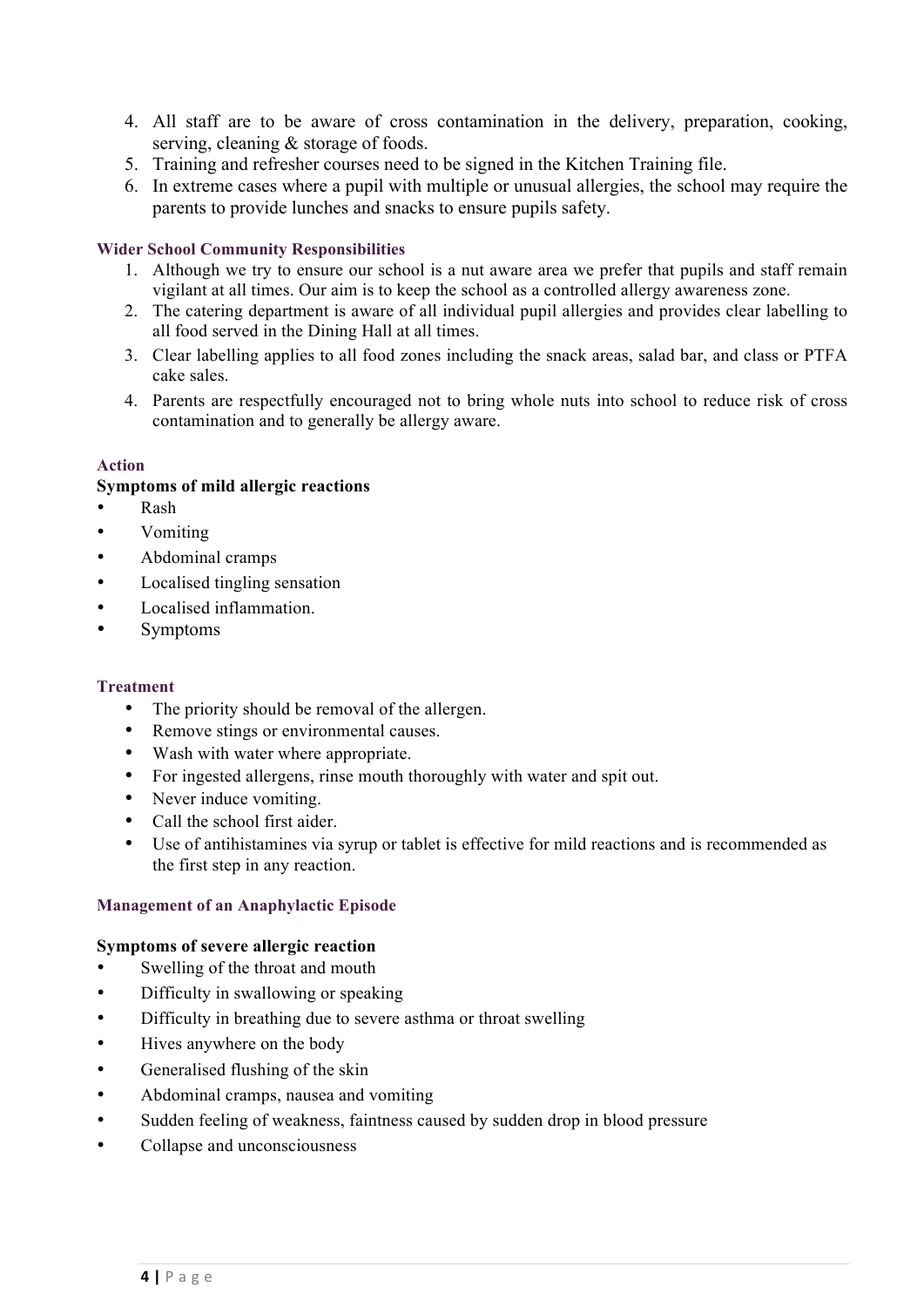If symptoms occur **in an undiagnosed individual** call the emergency services and while waiting for their arrival remove the allergen where possible and stay with the casualty to reassure them. Call the school first aider.

- If the casualty is conscious and breathing place in a sitting position, leaning forward
- If the casualty is unconscious and breathing place in the Recovery Position.
- If the casualty stops breathing resuscitation should be carried out while awaiting the Emergency Services. CPR should be given at a ratio of 30 compressions to 2 breaths.

When symptoms of anaphylaxis are seen **in a known sufferer**:

- Remove the allergen where possible i.e. a sting or any remains of food in the mouth (and rinse mouth).
- Stay with the pupil and reassure the casualty.
- Send for further assistance from the first aider and the pupils Health Care Plan along with appropriate medication.
- Follow the instructions given on the Allergy Action Aware form and accompanying Health Care Plan. It is most likely that it will advise you to give an anti-histamine such as Piriton or Cetirizine first, and then if symptoms don't improve or if the casualty displays breathing difficulties, to administer the Epipen containing Adrenaline. Follow the dosage instruction on the label for the oral antihistamine.
- For those pupils who have been prescribed an inhaler as a part of their allergy regime, **or for any pupils with an allergic reaction showing respiratory symptoms,** administer 2 puffs of the salbutamol (Ventolin) inhaler kept in the emergency first aid kit. Administration through a volumatic or aero-chamber device is best but if no spacer is used the pupil should hold their breath as long as possible (ideally 5- 10 seconds) after inhalation. If the respiratory symptoms are severe and the casualty cannot use good technique to take the inhaler, **a spacer device must be used if available**. Salbutamol can be repeated up to 10 puffs giving 2 puffs every 2 minutes. This can be continued after the Epipen has been given if necessary (up to a maximum of 10 puffs in total). See below for how to use a spacer device.
- **If at any time the casualty exhibits difficulty in breathing or respiratory symptoms that worsen after giving the oral antihistamine, difficulty in swallowing or speaking, or if there are signs of becoming weak or collapse, administer the Epipen immediately.**
- You can help administer Epipen. Remember to give the adrenaline pen sooner rather than waiting if you are concerned. Adrenalin will do no harm but may save a life if given appropriately. Follow the instructions below for using an Epipen.
- Whenever an Epipen is used, an ambulance must be called stating an anaphylactic episode. This is very important as the effect of the adrenalin may only be temporary.
- Stay with the casualty and observe the response to the Epipen until Emergency Services arrive.
- While waiting for their arrival, place the casualty who is conscious and breathing in a sitting position, leaning forward to aid breathing, and the casualty who is unconscious and breathing in the Recovery Position.
- Be prepared to resuscitate if necessary (think about clearing immediate area). If the casualty stops breathing, resuscitation should be carried out while awaiting the Emergency Services. CPR should be given at a ratio of 30 compressions to 2 rescue breaths
- Inform the parents at a suitable moment when the situation is under control and clear information can be given.
- Make sure the used Epipen and the Allergy Aware Form and Health Care Plan go with the casualty to Hospital.

#### **Instructions for using a volumatic or an aero-chamber device (spacers)**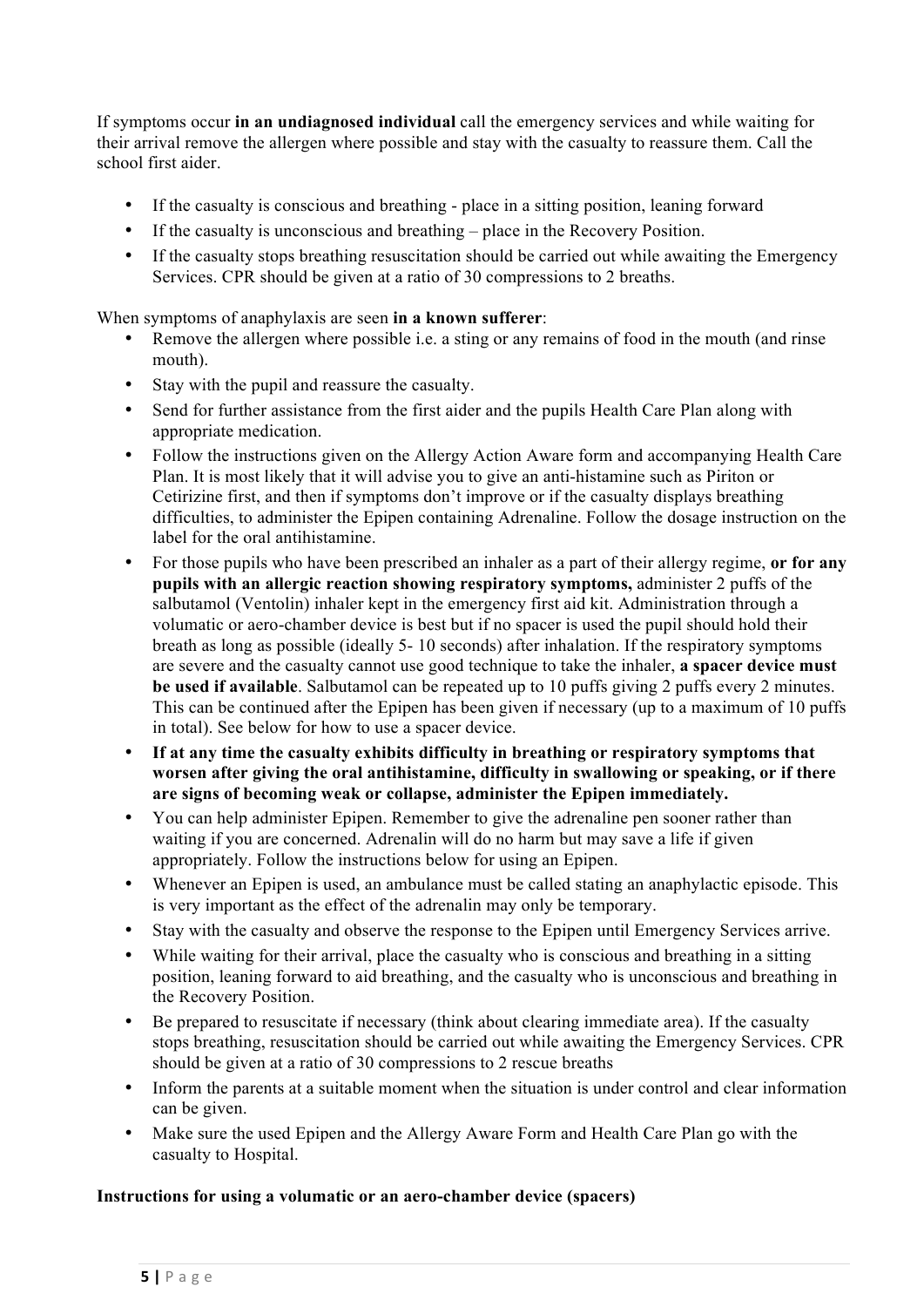- A spacer device is to be used whenever available as it gives the best effect. It is particularly useful when a casualty is unable to coordinate inhalation with releasing the medication due to breathlessness or age.
- Shake the inhaler and then insert it into one end of the spacer and attach a face mask to the mouthpiece at the other end if required. If the pupil can make a good seal over the mouthpiece with their own lips, a mask is not required. If a face mask is used it should be placed over the nose and mouth of the pupil and held firmly to create a good seal.
- Release one puff of reliever into the chamber. The medication is held in the chamber until the pupil releases it through breathing in and out of the mouthpiece. If a good seal is in place the valve near the mouthpiece will click.
- Ensure the valve clicks 10 times on a larger volumatic device and 6 times on a smaller aerochamber device to administer the medication from the chamber.
- Repeat to administer the second puff.

### **Instructions for giving an EPIPEN**

The Epipen is pre-loaded and single-use only.

- Remove the safety cap
- Hold the pen in the fist
- With the tip of the pen at right angles to the casualty's thigh, jab it into the outer part of the thigh from approximately 10 cm distance. This can be done through clothing. Do NOT waste time removing clothing.
- As you jab the Epipen firmly into the thigh (don't worry you can't do any harm), a spring activated plunger will be released which pushes the needle hidden inside the Epipen into the thigh muscle and administers a dose of adrenaline over the following 10 seconds. You will hear a click as the Epipen is activated.
- **Hold in place for 10 seconds – it is a metered dose that is released slowly**
- Remove the pen and massage the area for a further 10 seconds.

Do not be surprised to find that most of the liquid (about 90%) remains in the Epipen after use. Be advised that it cannot be reused. The time at which the Epipen was administered should be noted on the pen and then taken with the casualty to hospital.

If symptoms are still present 15 minutes after the first injection, a second injection may be necessary. If at any moment after the first injection the condition of the pupil deteriorates, give a second injection regardless of the amount of time that has lapsed.

Following any anaphylactic episode, all staff involved will meet and discuss what occurred, offer support to each other, and look at how the Allergy Aware Form and Health Care Plan worked and take action to improve the planning if necessary.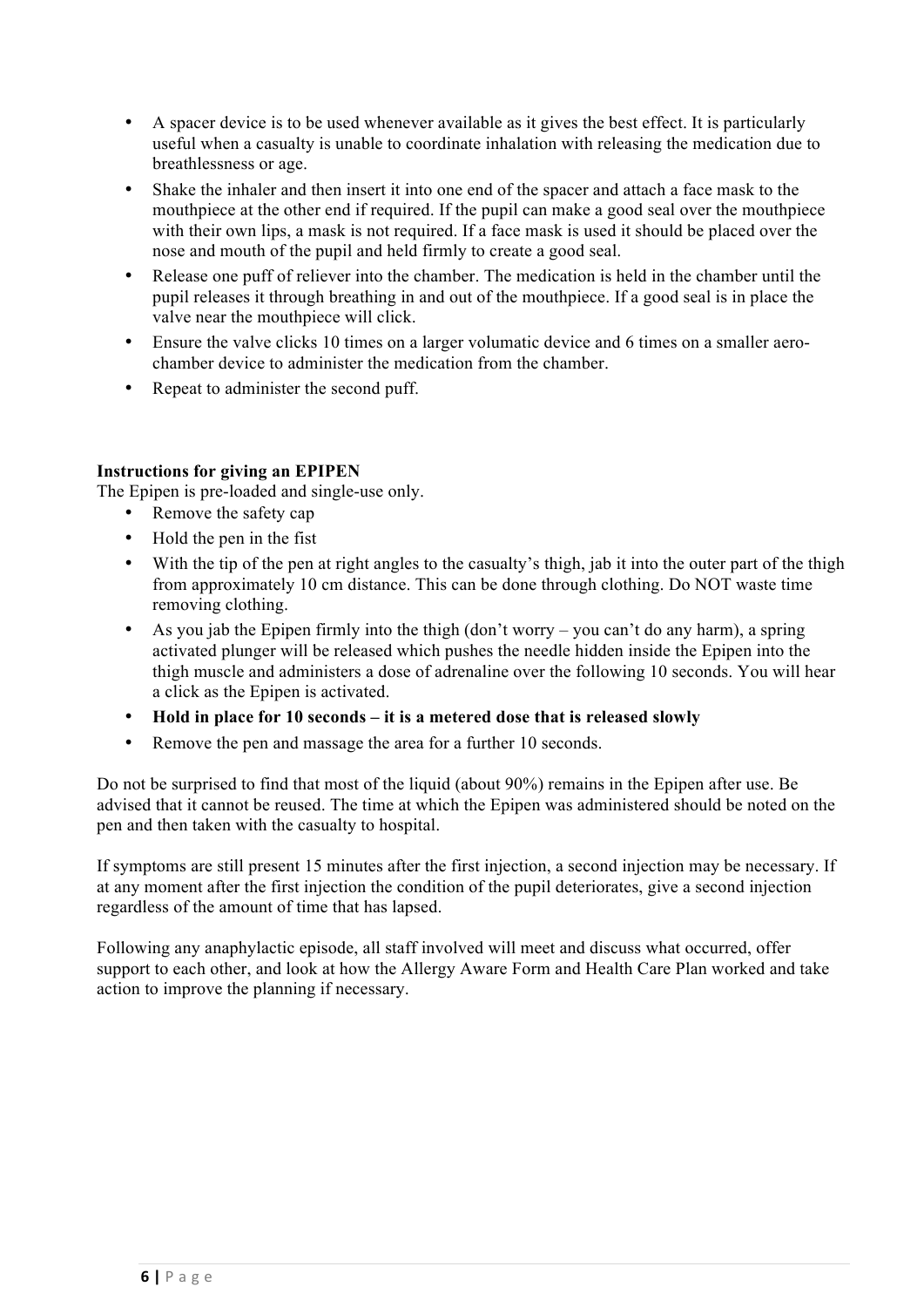#### <span id="page-7-0"></span>**Appendix 1 – Food Allergy Flow Procedure**



# **Food Allergy Flow Procedure**

The purpose of this procedure is to ensure that a consistent process is followed when a pupil at any of the schools within the Academy for Character and Excellence has **a defined food allergy/intolerance,** which has been medically diagnosed or undergoing investigation **NB: This procedure is to be read in conjunction with the policy and mandatory allergy signage is to be clearly displayed at all points of ordering**

Parent/Carer highlights a food allergy concern to school office Admin to issue the food allergy/intolerance form for completion and return by parent/carer Completed form returned to the school office with supporting evidence and any accompanying important information. Head teacher to decide whether completion of IHCP (Individual health care plan) is also required Admin to transfer all of the Information onto the standardised Allergy Action Aware template in preparation for communicating out. Please also ensure any supporting evidence is attached Template can be accessed here click on link [www.bsaci.org](http://www.bsaci.org) Click on personal plan with epipen Once the template has been completed and a current photo of the relevant pupil is attached to the form this should then be displayed in the staff room in the appropriate area, added to the kitchen allergy file and communicated to all relevant personnel Class teacher GDPR – admin to ensure parent/carer has signed to say they are aware this information will be displayed and if IHCP completed a parental consent for Epipen use is confirmed as per medication policy

- Catering lead
- First aid lead
- Meal time assistants
- Extended school clubs

Admin to ensure

- any staff allergies are also added to SIMs and Cypad
- SIMS is updated ensuring comments are added to medical notes
- 'Cypad' is updated on desktop site adding comments to diet notes so it appears on the kitchen tablet

Catering lead to prepare menu with substitutions/adaptions and the parent/carer contacted and invited into school to see if they would like to discuss

Ongoing: Allergy info should be updated and checked by admin as soon as:

- Medical changes occur or new information arises
- Pupils move to next year group or staff changes including supply relief
- Checks are done at yearly data collection

NB: As per medication policy - Allergy, anaphylaxis and Epipen training to be updated regularly

Communication of where the epipens are kept is to be decided by each setting and to be made clear to all

 $\mathcal{L}_{\mathcal{A}}$  are followed so that the correct meal is processes are followed so that the correct meal is prepared and served and served and served and served and served and served and served and served and served and se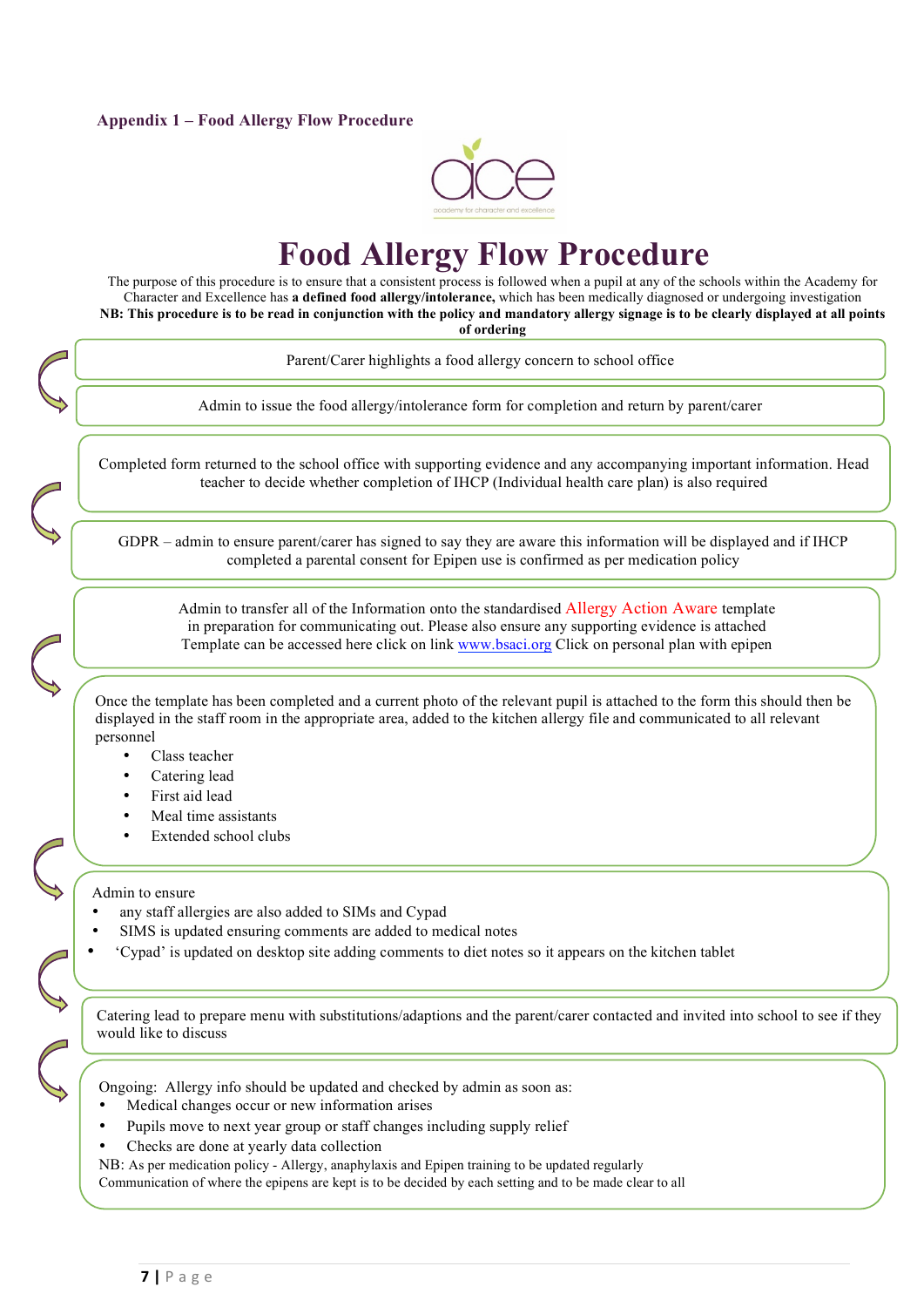#### <span id="page-8-0"></span>**Appendix 2 – Allergy and Intolerance Form**



# **Food Allergies & Intolerances**

If your child has an allergy or intolerance please read the below information:

- Please complete and return the enclosed Allergies and Intolerances form
- Please remember to sign and enclose relevant medical referral unfortunately forms cannot be processed without this information
- This form does not need completing unless your child has a food allergy or intolerance. Religious/cultural preferences can be catered for but a completed form is not required
- We only require forms for a Diabetic pupil if a carbohydrate content is required
- The standard menu will be adapted based on the information provided on the returned form. The final menu provided will be the menu served with no changes. Unfortunately, we are unable to cater for likes and dislikes but would welcome input at the menu formation stage and are happy to arrange a meeting to discuss.

We try to keep the menu as close to the current menu as possible, and make adaptions and substitutions where necessary. If this cannot be done an alternative will be provided. You can safely order in the usual way and we will ensure the correct meal is allocated to your child

#### **Allergies and Intolerances referral form**

#### Important notes and guidance:

 $\leq$ insert school name>) strive to provide menus for special dietary needs whenever possible. The referral form is essential to allow us to provide safe, special diet plans: therefore, all sections must be completed in  $f<sub>1</sub>$ ll

In line with the Data protection act 1998, all information we hold is kept on a password protected database with written documentation in a locked cupboard. This information is used for the sole purpose of providing meals for children with special dietary requirements and will not be shared with any other organisation. In line with the new Data protection rules (GDPR). Please sign this form below to give parental/guardian consent for this information to be stored by us and also displayed in the kitchen to ensure that kitchen staff are aware for the safe preparation & delivery of school meals.

#### **\*\* Please send completed forms into the school office**

\*\* It is essential that the form is signed and stamped/completed by a registered medical professional ie: GP, hospital doctor, or dietician ensuring that the information on the form is accurate (as advised by the health professionals and in liaison with dietetic departments in the UK) to prevent any problems occurring with respect to interpretation and or health & safety. We are unable to fund potential charges made by a G.P, so please be aware we will accept a copy of a past letter stating the specific allergy or completion of the relevant section by another health professional as detailed above.

We look forward to being able to provide your child with a safe, balanced meal that they will enjoy every day.